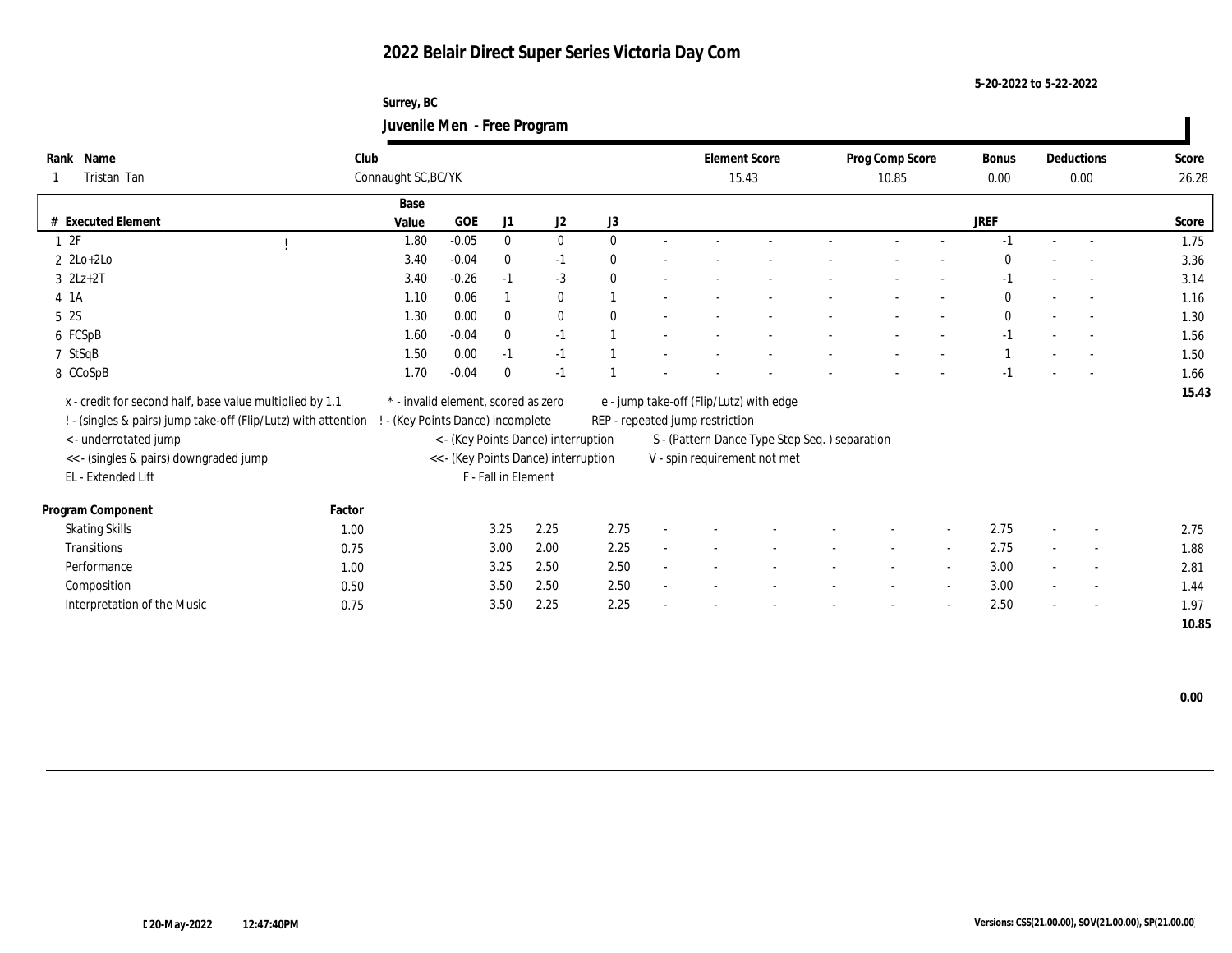**Surrey, BC Juvenile Men - Free Program**

| Rank Name                                                      | Club   |                                 |                                     |                          |                                      |              |                                 | <b>Element Score</b>                           | Prog Comp Score |        | Bonus        |                          | Deductions               | Score |
|----------------------------------------------------------------|--------|---------------------------------|-------------------------------------|--------------------------|--------------------------------------|--------------|---------------------------------|------------------------------------------------|-----------------|--------|--------------|--------------------------|--------------------------|-------|
| Devesh Sharma<br>2                                             |        | Champs ISC of BC, BC/YK         |                                     |                          |                                      |              |                                 | 12.99                                          | 10.81           |        | 0.00         |                          | 0.00                     | 23.80 |
|                                                                |        | Base                            |                                     |                          |                                      |              |                                 |                                                |                 |        |              |                          |                          |       |
| # Executed Element                                             |        | Value                           | <b>GOE</b>                          | J1                       | J2                                   | J3           |                                 |                                                |                 |        | <b>JREF</b>  |                          |                          | Score |
| 12Lz                                                           |        | 2.10                            | 0.05                                | $\bf{0}$                 | $\bf{0}$                             |              |                                 |                                                |                 |        | $\mathbf{0}$ | $\sim$                   | $\sim$                   | 2.15  |
| $2 F + 2T$                                                     |        | 3.10                            | $-0.05$                             | $\bf{0}$                 | $-1$                                 |              |                                 |                                                |                 |        | $-1$         |                          |                          | 3.05  |
| 3 2Lo                                                          |        | 1.70                            | 0.04                                | $\mathbf{0}$             | $\bf{0}$                             |              |                                 |                                                |                 |        | $\Omega$     |                          |                          | 1.74  |
| $4$ 1A                                                         |        | 1.10                            | 0.08                                | $\mathbf{0}$             |                                      |              |                                 |                                                |                 |        |              |                          | $\sim$                   | 1.18  |
| 5 FCSp                                                         |        | 0.00                            |                                     | $\overline{\phantom{a}}$ |                                      |              |                                 |                                                |                 |        |              |                          |                          | 0.00  |
| $6 \t2S+1Lo$                                                   |        | 1.80                            | 0.00                                | $\mathbf{0}$             | $\bf{0}$                             | $\theta$     |                                 |                                                |                 |        | $\mathbf{0}$ |                          | $\sim$                   | 1.80  |
| 7 StSqB                                                        |        | 1.50                            | $-0.04$                             | $\bf{0}$                 | $-1$                                 | $\mathbf{0}$ |                                 |                                                |                 |        | $\mathbf{0}$ |                          |                          | 1.46  |
| 8 CCoSpB                                                       |        | 1.70                            | $-0.09$                             | $\mathbf{0}$             | $-2$                                 | $\mathbf{0}$ |                                 |                                                |                 |        | $\mathbf{0}$ |                          |                          | 1.61  |
| x - credit for second half, base value multiplied by 1.1       |        |                                 | * - invalid element, scored as zero |                          |                                      |              |                                 | e - jump take-off (Flip/Lutz) with edge        |                 |        |              |                          |                          | 12.99 |
| ! - (singles & pairs) jump take-off (Flip/Lutz) with attention |        | - (Key Points Dance) incomplete |                                     |                          |                                      |              | REP - repeated jump restriction |                                                |                 |        |              |                          |                          |       |
| < - underrotated jump                                          |        |                                 |                                     |                          | < - (Key Points Dance) interruption  |              |                                 | S - (Pattern Dance Type Step Seq. ) separation |                 |        |              |                          |                          |       |
| << - (singles & pairs) downgraded jump                         |        |                                 |                                     |                          | << - (Key Points Dance) interruption |              |                                 | V - spin requirement not met                   |                 |        |              |                          |                          |       |
| EL - Extended Lift                                             |        |                                 |                                     | F - Fall in Element      |                                      |              |                                 |                                                |                 |        |              |                          |                          |       |
|                                                                |        |                                 |                                     |                          |                                      |              |                                 |                                                |                 |        |              |                          |                          |       |
| Program Component                                              | Factor |                                 |                                     |                          |                                      |              |                                 |                                                |                 |        |              |                          |                          |       |
| <b>Skating Skills</b>                                          | 1.00   |                                 |                                     | 3.25                     | 2.50                                 | 2.75         |                                 |                                                |                 |        | 2.50         | $\overline{\phantom{a}}$ | $\overline{\phantom{a}}$ | 2.75  |
| Transitions                                                    | 0.75   |                                 |                                     | 3.25                     | 2.00                                 | 3.00         |                                 |                                                | $\sim$          | $\sim$ | 2.25         | $\sim$                   | $\sim$                   | 1.97  |
| Performance                                                    | 1.00   |                                 |                                     | 3.00                     | 2.50                                 | 2.75         |                                 |                                                |                 |        | 2.25         |                          | $\overline{\phantom{a}}$ | 2.63  |
| Composition                                                    | 0.50   |                                 |                                     | 3.25                     | 2.50                                 | 3.00         |                                 |                                                |                 |        | 2.75         |                          | $\overline{\phantom{a}}$ | 1.44  |
| Interpretation of the Music                                    | 0.75   |                                 |                                     | 3.25                     | 2.50                                 | 2.75         |                                 |                                                |                 |        | 2.25         |                          | $\sim$                   | 2.02  |
|                                                                |        |                                 |                                     |                          |                                      |              |                                 |                                                |                 |        |              |                          |                          | 10.81 |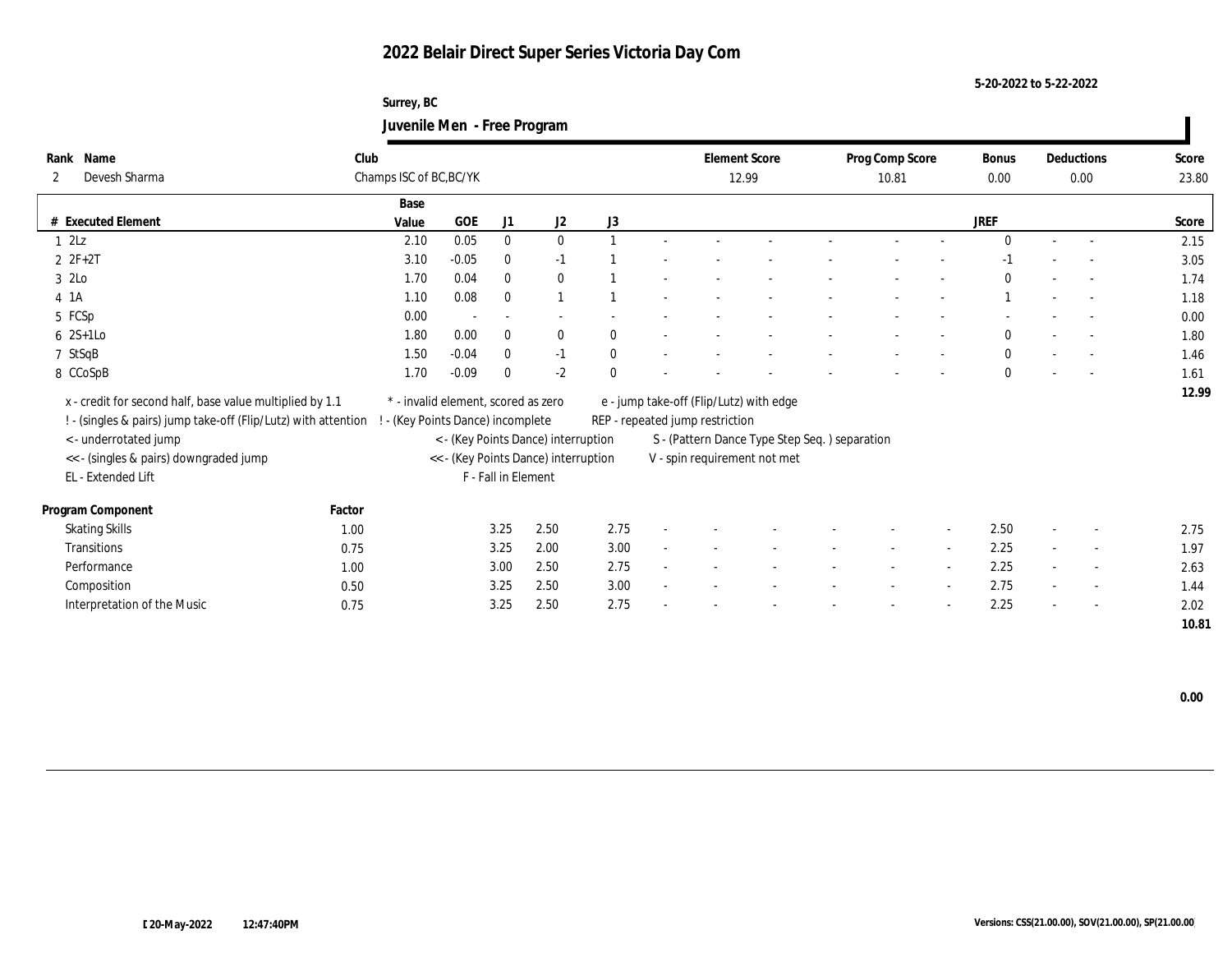**Surrey, BC Juvenile Men - Free Program**

| Name<br>Rank                                                   | Club   |                                     |         |                     |                                      |      |        | <b>Element Score</b>                    |                                               | Prog Comp Score |        | Bonus       |                          | Deductions               | Score |
|----------------------------------------------------------------|--------|-------------------------------------|---------|---------------------|--------------------------------------|------|--------|-----------------------------------------|-----------------------------------------------|-----------------|--------|-------------|--------------------------|--------------------------|-------|
| Toma Fukuda-Wu<br>3                                            |        | Connaught SC, BC/YK                 |         |                     |                                      |      |        | 12.06                                   |                                               | 11.53           |        | 0.00        |                          | 0.40                     | 23.19 |
|                                                                |        | Base                                |         |                     |                                      |      |        |                                         |                                               |                 |        |             |                          |                          |       |
| # Executed Element                                             |        | Value                               | GOE     | J1                  | J2                                   | J3   |        |                                         |                                               |                 |        | <b>JREF</b> |                          |                          | Score |
| 12F                                                            |        | 1.80                                | 0.05    | $\mathbf{0}$        | $\bf{0}$                             |      |        |                                         |                                               |                 |        |             |                          |                          | 1.85  |
| $2 \text{ } 2S+2T$                                             |        | 2.60                                | 0.07    |                     | $\bf{0}$                             |      |        |                                         |                                               |                 |        |             |                          |                          | 2.67  |
| $3$ 1Lo+2Lo<                                                   |        | 1.86                                | $-0.68$ | $-5$                | $-5$                                 | $-5$ |        |                                         |                                               |                 |        | $-5$        |                          |                          | 1.18  |
| $4$ 2Lz $<$                                                    |        | 1.68                                | $-0.84$ | $-5$                | $-5$                                 | $-5$ |        |                                         |                                               |                 |        | $-5$        |                          |                          | 0.84  |
| 5 FCSpB                                                        |        | 1.60                                | $-0.12$ | $-1$                | $-1$                                 | $-1$ |        |                                         |                                               |                 |        | $\bf{0}$    | $\sim$                   |                          | 1.48  |
| 6 1A                                                           |        | 1.10                                | 0.08    | $\boldsymbol{2}$    | $\bf{0}$                             |      |        |                                         |                                               |                 |        | $\bf{0}$    |                          |                          | 1.18  |
| 7 StSqB                                                        |        | 1.50                                | 0.08    |                     | $-1$                                 |      |        |                                         |                                               |                 |        |             | $\sim$                   | $\sim$                   | 1.58  |
| 8 CCoSpB (V)                                                   |        | 1.28                                | 0.00    | $\theta$            | $-1$                                 |      |        |                                         |                                               |                 |        | 0           |                          |                          | 1.28  |
| x - credit for second half, base value multiplied by 1.1       |        | * - invalid element, scored as zero |         |                     |                                      |      |        | e - jump take-off (Flip/Lutz) with edge |                                               |                 |        |             |                          |                          | 12.06 |
| ! - (singles & pairs) jump take-off (Flip/Lutz) with attention |        | ! - (Key Points Dance) incomplete   |         |                     |                                      |      |        | REP - repeated jump restriction         |                                               |                 |        |             |                          |                          |       |
| < - underrotated jump                                          |        |                                     |         |                     | < - (Key Points Dance) interruption  |      |        |                                         | S - (Pattern Dance Type Step Seq.) separation |                 |        |             |                          |                          |       |
| << - (singles & pairs) downgraded jump                         |        |                                     |         |                     | << - (Key Points Dance) interruption |      |        |                                         | V - spin requirement not met                  |                 |        |             |                          |                          |       |
| EL - Extended Lift                                             |        |                                     |         | F - Fall in Element |                                      |      |        |                                         |                                               |                 |        |             |                          |                          |       |
|                                                                |        |                                     |         |                     |                                      |      |        |                                         |                                               |                 |        |             |                          |                          |       |
| Program Component                                              | Factor |                                     |         |                     |                                      |      |        |                                         |                                               |                 |        |             |                          |                          |       |
| <b>Skating Skills</b>                                          | 1.00   |                                     |         | 3.50                | 2.50                                 | 3.00 | $\sim$ |                                         |                                               |                 |        | 2.50        | $\sim$                   |                          | 2.88  |
| Transitions                                                    | 0.75   |                                     |         | 3.50                | 2.00                                 | 3.25 | $\sim$ |                                         |                                               |                 |        | 3.00        | $\overline{\phantom{a}}$ | $\overline{\phantom{a}}$ | 2.21  |
| Performance                                                    | 1.00   |                                     |         | 3.25                | 2.25                                 | 2.75 | $\sim$ |                                         |                                               | $\sim$          | $\sim$ | 2.75        | $\sim$                   | $\overline{\phantom{a}}$ | 2.75  |
| Composition                                                    | 0.50   |                                     |         | 3.75                | 2.50                                 | 3.00 |        |                                         |                                               |                 |        | 3.00        | $\overline{\phantom{a}}$ |                          | 1.53  |
| Interpretation of the Music                                    | 0.75   |                                     |         | 3.50                | 2.25                                 | 3.00 |        |                                         |                                               |                 |        | 2.75        | ÷                        |                          | 2.16  |
|                                                                |        |                                     |         |                     |                                      |      |        |                                         |                                               |                 |        |             |                          |                          | 11.53 |
|                                                                |        |                                     |         |                     |                                      |      |        |                                         |                                               |                 |        |             |                          |                          |       |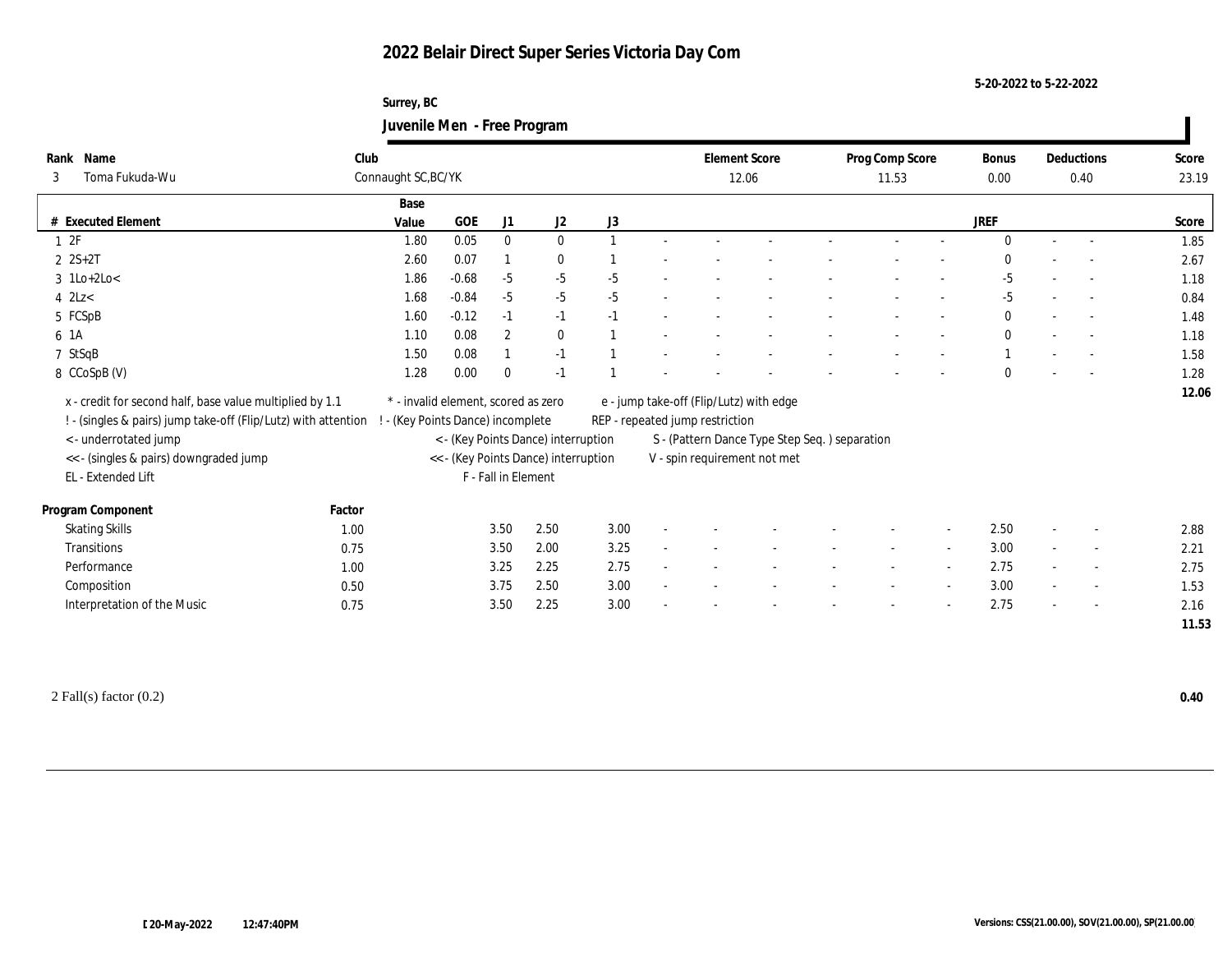**Surrey, BC Juvenile Men - Free Program**

| Rank Name                                                      | Club   |                                     |         |                     |                                      |              |                                 | <b>Element Score</b>                          | Prog Comp Score |        | <b>Bonus</b> | Deductions               | Score |
|----------------------------------------------------------------|--------|-------------------------------------|---------|---------------------|--------------------------------------|--------------|---------------------------------|-----------------------------------------------|-----------------|--------|--------------|--------------------------|-------|
| Alexander Ge<br>4                                              |        | Champs ISC of BC, BC/YK             |         |                     |                                      |              |                                 | 12.65                                         | 10.19           |        | 0.00         | 0.00                     | 22.84 |
|                                                                |        | Base                                |         |                     |                                      |              |                                 |                                               |                 |        |              |                          |       |
| # Executed Element                                             |        | Value                               | GOE     | J1                  | J <sub>2</sub>                       | J3           |                                 |                                               |                 |        | JREF         |                          | Score |
| 12Lz                                                           |        | 2.10                                | $-0.16$ | $-1$                | $-1$                                 | $\mathbf{0}$ |                                 |                                               |                 |        | $-1$         |                          | 1.94  |
| $2 F + 2T$                                                     |        | 3.10                                | $-0.18$ | $\bf{0}$            | $-2$                                 | $-1$         |                                 |                                               |                 |        | -1           |                          | 2.92  |
| 3 1Lo                                                          |        | 0.50                                | $-0.08$ | $\mathbf{0}$        | $\bf{0}$                             | $-1$         |                                 |                                               |                 |        | $-5$         |                          | 0.42  |
| 4 2S                                                           |        | 1.30                                | 0.03    |                     | $\bf{0}$                             | $\theta$     |                                 |                                               |                 |        | $\mathbf{0}$ |                          | 1.33  |
| 5 StSqB                                                        |        | 1.50                                | 0.04    | $\mathbf{0}$        | $\bf{0}$                             |              |                                 |                                               |                 |        | $\mathbf{0}$ | $\sim$                   | 1.54  |
| 6 1A                                                           |        | 1.10                                | 0.06    |                     | $\bf{0}$                             |              |                                 |                                               |                 |        | $\mathbf{0}$ |                          | 1.16  |
| 7 FCSpB                                                        |        | 1.60                                | 0.00    | $\bf{0}$            | $-1$                                 |              |                                 |                                               |                 |        | $\mathbf{0}$ |                          | 1.60  |
| 8 CCoSpB                                                       |        | 1.70                                | 0.04    |                     | $-1$                                 | $\Omega$     |                                 |                                               |                 |        |              |                          | 1.74  |
| 9 USpB*                                                        |        |                                     |         |                     |                                      |              |                                 |                                               |                 |        |              |                          | 0.00  |
|                                                                |        | * - invalid element, scored as zero |         |                     |                                      |              |                                 |                                               |                 |        |              |                          | 12.65 |
| x - credit for second half, base value multiplied by 1.1       |        |                                     |         |                     |                                      |              |                                 | e - jump take-off (Flip/Lutz) with edge       |                 |        |              |                          |       |
| ! - (singles & pairs) jump take-off (Flip/Lutz) with attention |        | - (Key Points Dance) incomplete     |         |                     |                                      |              | REP - repeated jump restriction |                                               |                 |        |              |                          |       |
| < - underrotated jump                                          |        |                                     |         |                     | < - (Key Points Dance) interruption  |              |                                 | S - (Pattern Dance Type Step Seq.) separation |                 |        |              |                          |       |
| << - (singles & pairs) downgraded jump                         |        |                                     |         |                     | << - (Key Points Dance) interruption |              |                                 | V - spin requirement not met                  |                 |        |              |                          |       |
| EL - Extended Lift                                             |        |                                     |         | F - Fall in Element |                                      |              |                                 |                                               |                 |        |              |                          |       |
| Program Component                                              | Factor |                                     |         |                     |                                      |              |                                 |                                               |                 |        |              |                          |       |
| <b>Skating Skills</b>                                          | 1.00   |                                     |         | 3.00                | 2.50                                 | 2.50         |                                 |                                               |                 | $\sim$ | 2.50         | $\sim$                   | 2.63  |
| Transitions                                                    | 0.75   |                                     |         | 3.00                | 2.00                                 | 2.00         |                                 |                                               |                 |        | 2.50         | $\overline{\phantom{a}}$ | 1.79  |
| Performance                                                    | 1.00   |                                     |         | 3.00                | 2.25                                 | 2.25         |                                 |                                               |                 |        | 2.25         | $\sim$                   | 2.44  |
| Composition                                                    | 0.50   |                                     |         | 3.50                | 2.50                                 | 2.50         |                                 |                                               |                 |        | 2.75         | $\sim$                   | 1.41  |
| Interpretation of the Music                                    | 0.75   |                                     |         | 3.25                | 2.50                                 | 2.25         |                                 |                                               |                 |        | 2.25         |                          | 1.92  |
|                                                                |        |                                     |         |                     |                                      |              |                                 |                                               |                 |        |              |                          | 10.19 |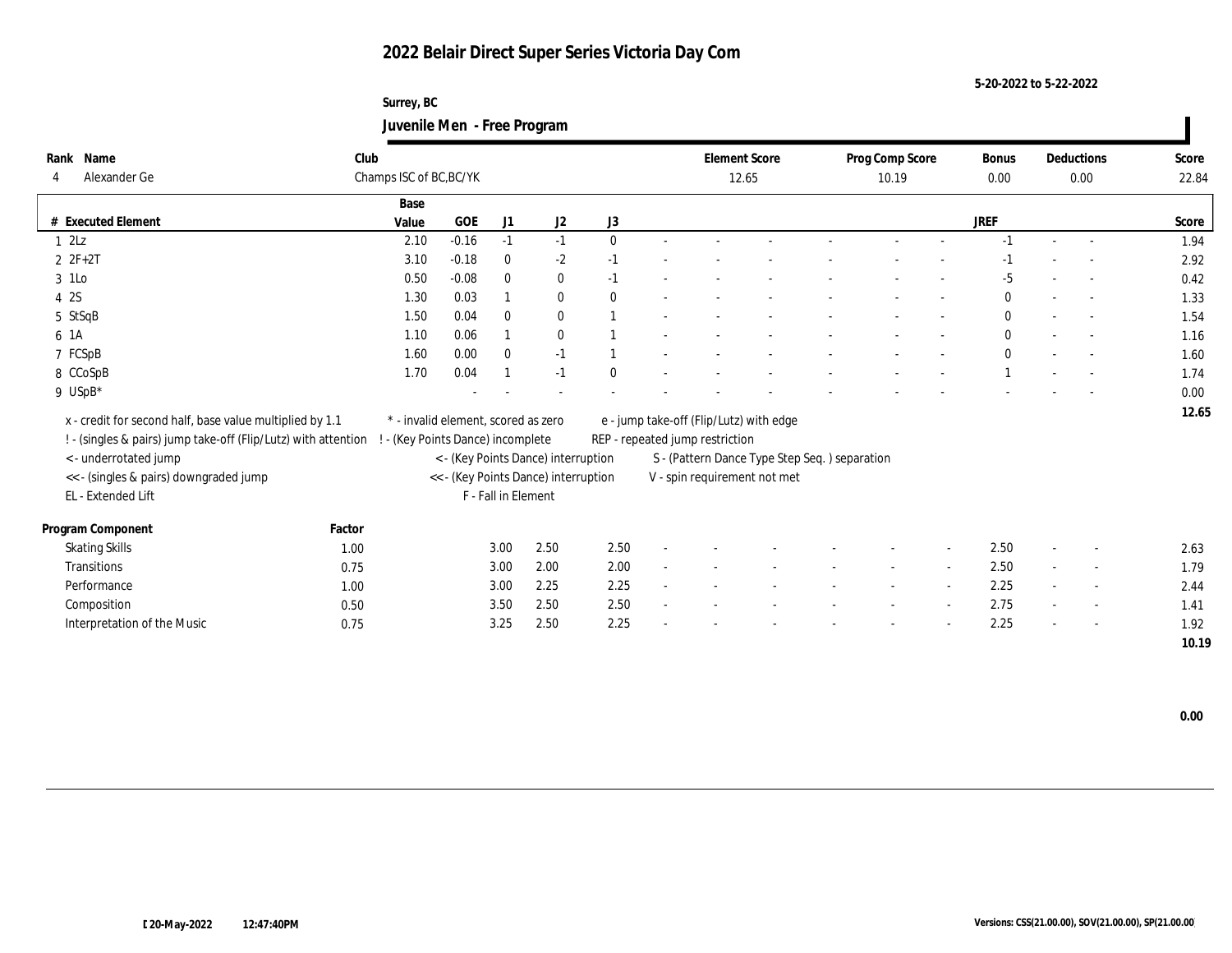**Surrey, BC Juvenile Men - Free Program**

| Rank Name                                                      | Club   |                                     |            |                     |                                      |                |                                 | <b>Element Score</b>                          | Prog Comp Score | <b>Bonus</b> |                          | Deductions               | Score |
|----------------------------------------------------------------|--------|-------------------------------------|------------|---------------------|--------------------------------------|----------------|---------------------------------|-----------------------------------------------|-----------------|--------------|--------------------------|--------------------------|-------|
| Sora Murakami<br>5                                             |        | Connaught SC, BC/YK                 |            |                     |                                      |                |                                 | 11.81                                         | 10.40           | 0.00         |                          | 0.00                     | 22.21 |
|                                                                |        | Base                                |            |                     |                                      |                |                                 |                                               |                 |              |                          |                          |       |
| # Executed Element                                             |        | Value                               | <b>GOE</b> | J <sub>1</sub>      | J2                                   | J3             |                                 |                                               |                 | <b>JREF</b>  |                          |                          | Score |
| $1 \t1A$                                                       |        | 1.10                                | 0.11       |                     |                                      | $\mathbf{2}$   |                                 |                                               |                 | $\Omega$     |                          |                          | 1.21  |
| $2 \text{ } 2F < +2T$                                          |        | 2.74                                | $-0.40$    | $-4$                | $-2$                                 | $-2$           |                                 |                                               |                 | $-3$         |                          |                          | 2.34  |
| $3$ 2Lz $<$                                                    |        | 1.68                                | $-0.42$    | $-2$                | $-2$                                 | $-3$           |                                 |                                               |                 | $-3$         |                          | $\sim$                   | 1.26  |
| 4 FCSpB                                                        |        | 1.60                                | 0.12       |                     | $\bf{0}$                             |                |                                 |                                               |                 |              |                          |                          | 1.72  |
| $5 \text{ } 2 \text{Lo} \leq +2 \text{Lo} \leq$                |        | 1.00                                | $-0.24$    | $-5$                | $-4$                                 | $-5$           |                                 |                                               |                 | $-5$         |                          |                          | 0.76  |
| 6 2S                                                           |        | 1.30                                | $-0.07$    | $\bf{0}$            | $-2$                                 | $\mathbf{0}$   |                                 |                                               |                 | $\bf{0}$     |                          |                          | 1.23  |
| 7 StSqB                                                        |        | 1.50                                | $-0.08$    | $-1$                | $-2$                                 |                |                                 |                                               |                 | $\bf{0}$     | $\overline{\phantom{a}}$ |                          | 1.42  |
| 8 CCoSpB                                                       |        | 1.70                                | 0.17       |                     | $\mathbf{0}$                         | $\overline{2}$ |                                 |                                               |                 |              |                          |                          | 1.87  |
| x - credit for second half, base value multiplied by 1.1       |        | * - invalid element, scored as zero |            |                     |                                      |                |                                 | e - jump take-off (Flip/Lutz) with edge       |                 |              |                          |                          | 11.81 |
| ! - (singles & pairs) jump take-off (Flip/Lutz) with attention |        | - (Key Points Dance) incomplete     |            |                     |                                      |                | REP - repeated jump restriction |                                               |                 |              |                          |                          |       |
| <- underrotated jump                                           |        |                                     |            |                     | < - (Key Points Dance) interruption  |                |                                 | S - (Pattern Dance Type Step Seq.) separation |                 |              |                          |                          |       |
| << - (singles & pairs) downgraded jump                         |        |                                     |            |                     | << - (Key Points Dance) interruption |                |                                 | V - spin requirement not met                  |                 |              |                          |                          |       |
| EL - Extended Lift                                             |        |                                     |            | F - Fall in Element |                                      |                |                                 |                                               |                 |              |                          |                          |       |
|                                                                |        |                                     |            |                     |                                      |                |                                 |                                               |                 |              |                          |                          |       |
| Program Component                                              | Factor |                                     |            |                     |                                      |                |                                 |                                               |                 |              |                          |                          |       |
| <b>Skating Skills</b>                                          | 1.00   |                                     |            | 2.75                | 2.00                                 | 3.00           |                                 |                                               |                 | 2.25         |                          |                          | 2.50  |
| Transitions                                                    | 0.75   |                                     |            | 3.00                | 1.75                                 | 2.50           |                                 |                                               |                 | 2.75         | $\sim$                   |                          | 1.88  |
| Performance                                                    | 1.00   |                                     |            | 3.00                | 2.00                                 | 2.75           |                                 |                                               |                 | 2.50         | $\sim$                   | $\overline{\phantom{a}}$ | 2.56  |
| Composition                                                    | 0.50   |                                     |            | 3.50                | 2.25                                 | 3.00           |                                 |                                               |                 | 2.75         | $\sim$                   | $\sim$                   | 1.44  |
| Interpretation of the Music                                    | 0.75   |                                     |            | 3.25                | 2.25                                 | 2.75           |                                 |                                               |                 | 2.50         | $\sim$                   | $\sim$                   | 2.02  |
|                                                                |        |                                     |            |                     |                                      |                |                                 |                                               |                 |              |                          |                          | 10.40 |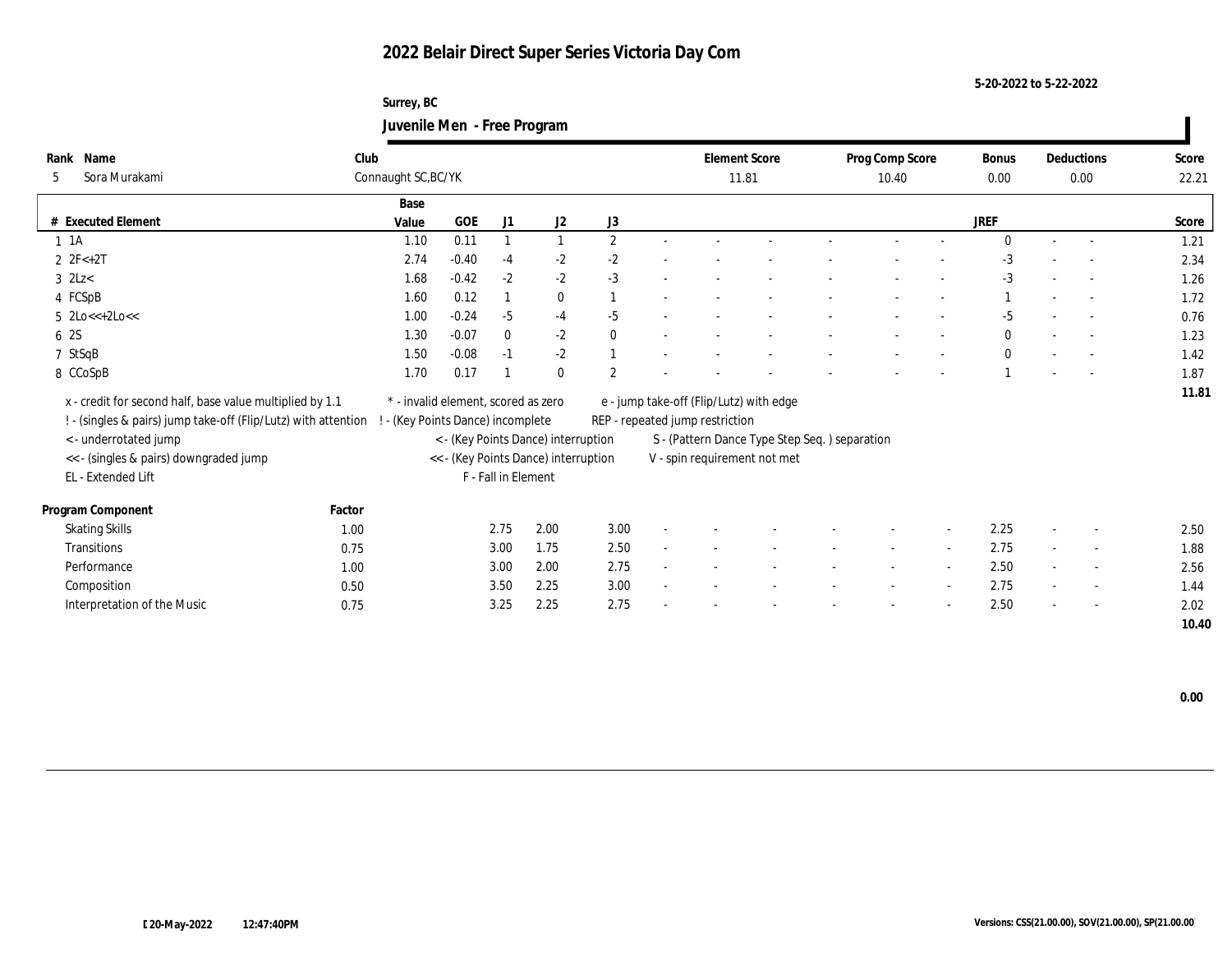**Surrey, BC Juvenile Men - Free Program**

| Club  |                                                                                                                                                                                                                              |                            |              |                                                                                                 |                                                                                             |  |                                                                                                             |                              |                                               | <b>Bonus</b>    |      |                          | Score              |
|-------|------------------------------------------------------------------------------------------------------------------------------------------------------------------------------------------------------------------------------|----------------------------|--------------|-------------------------------------------------------------------------------------------------|---------------------------------------------------------------------------------------------|--|-------------------------------------------------------------------------------------------------------------|------------------------------|-----------------------------------------------|-----------------|------|--------------------------|--------------------|
|       |                                                                                                                                                                                                                              |                            |              |                                                                                                 |                                                                                             |  |                                                                                                             | 8.88                         |                                               | 0.00            |      |                          | 21.28              |
| Base  |                                                                                                                                                                                                                              |                            |              |                                                                                                 |                                                                                             |  |                                                                                                             |                              |                                               |                 |      |                          |                    |
| Value | <b>GOE</b>                                                                                                                                                                                                                   | J1                         | J2           | J3                                                                                              |                                                                                             |  |                                                                                                             |                              |                                               | JREF            |      |                          | Score              |
|       | $-0.10$                                                                                                                                                                                                                      | $-1$                       | $-1$         | $\mathbf{0}$                                                                                    |                                                                                             |  |                                                                                                             |                              |                                               | -1              |      |                          | 2.30               |
|       | $-0.14$                                                                                                                                                                                                                      | $-2$                       | $-1$         | $\mathbf{0}$                                                                                    |                                                                                             |  |                                                                                                             |                              |                                               | $\Omega$        |      |                          | 1.66               |
|       | $-0.03$                                                                                                                                                                                                                      | $\bf{0}$                   | $\bf{0}$     | $-1$                                                                                            |                                                                                             |  |                                                                                                             |                              |                                               | $\mathbf{0}$    |      | $\sim$                   | 1.77               |
|       | $-0.11$                                                                                                                                                                                                                      | $-1$                       | $\bf{0}$     | $-1$                                                                                            |                                                                                             |  |                                                                                                             |                              |                                               | $-1$            |      | $\sim$                   | 1.39               |
|       | 0.04                                                                                                                                                                                                                         | $\bf{0}$                   | $\bf{0}$     |                                                                                                 |                                                                                             |  |                                                                                                             |                              |                                               | $\mathbf{0}$    |      |                          | 1.74               |
|       | $-0.30$                                                                                                                                                                                                                      | $-2$                       | $-1$         | $-1$                                                                                            |                                                                                             |  |                                                                                                             |                              |                                               | $-3$            |      |                          | 1.40               |
|       | 0.02                                                                                                                                                                                                                         | $\bf{0}$                   | $\bf{0}$     |                                                                                                 |                                                                                             |  |                                                                                                             |                              |                                               | $\mathbf{0}$    |      |                          | 0.62               |
|       | $-0.08$                                                                                                                                                                                                                      | $\mathbf{0}$               | $-2$         | $\mathbf{0}$                                                                                    |                                                                                             |  |                                                                                                             |                              |                                               | $\mathbf{0}$    |      |                          | 1.52               |
|       |                                                                                                                                                                                                                              |                            |              |                                                                                                 |                                                                                             |  |                                                                                                             |                              |                                               |                 |      |                          | 12.40              |
|       |                                                                                                                                                                                                                              |                            |              |                                                                                                 |                                                                                             |  |                                                                                                             |                              |                                               |                 |      |                          |                    |
|       |                                                                                                                                                                                                                              |                            |              |                                                                                                 |                                                                                             |  |                                                                                                             |                              |                                               |                 |      |                          |                    |
|       |                                                                                                                                                                                                                              |                            |              |                                                                                                 |                                                                                             |  |                                                                                                             |                              |                                               |                 |      |                          |                    |
|       |                                                                                                                                                                                                                              |                            |              |                                                                                                 |                                                                                             |  |                                                                                                             |                              |                                               |                 |      |                          |                    |
|       |                                                                                                                                                                                                                              |                            |              |                                                                                                 |                                                                                             |  |                                                                                                             |                              |                                               |                 |      |                          |                    |
|       |                                                                                                                                                                                                                              | 2.50                       | 2.25         | 2.50                                                                                            |                                                                                             |  |                                                                                                             |                              |                                               | 2.25            |      |                          | 2.38               |
|       |                                                                                                                                                                                                                              |                            | 1.75         |                                                                                                 |                                                                                             |  |                                                                                                             |                              | $\overline{\phantom{a}}$                      | 1.75            |      | $\overline{\phantom{a}}$ | 1.60               |
|       |                                                                                                                                                                                                                              | 2.25                       | 2.00         | 2.50                                                                                            |                                                                                             |  |                                                                                                             |                              |                                               | 2.00            |      | $\overline{\phantom{a}}$ | 2.19               |
|       |                                                                                                                                                                                                                              |                            | 2.25         |                                                                                                 |                                                                                             |  |                                                                                                             |                              |                                               |                 |      | $\sim$                   | 1.16               |
| 0.75  |                                                                                                                                                                                                                              | 2.25                       | 2.25         | 2.25                                                                                            |                                                                                             |  |                                                                                                             |                              |                                               | 1.50            |      | $\overline{\phantom{a}}$ | 1.55               |
|       |                                                                                                                                                                                                                              |                            |              |                                                                                                 |                                                                                             |  |                                                                                                             |                              |                                               |                 |      |                          |                    |
|       | 1.80<br>1.80<br>1.50<br>1.70<br>1.70<br>0.60<br>1.60<br>x - credit for second half, base value multiplied by 1.1<br>! - (singles & pairs) jump take-off (Flip/Lutz) with attention<br>Factor<br>1.00<br>0.75<br>1.00<br>0.50 | Burnaby FSC, BC/YK<br>2.40 | 2.75<br>2.50 | * - invalid element, scored as zero<br>! - (Key Points Dance) incomplete<br>F - Fall in Element | < - (Key Points Dance) interruption<br><< - (Key Points Dance) interruption<br>2.25<br>2.50 |  | <b>Element Score</b><br>12.40<br>e - jump take-off (Flip/Lutz) with edge<br>REP - repeated jump restriction | V - spin requirement not met | S - (Pattern Dance Type Step Seq.) separation | Prog Comp Score | 2.00 |                          | Deductions<br>0.00 |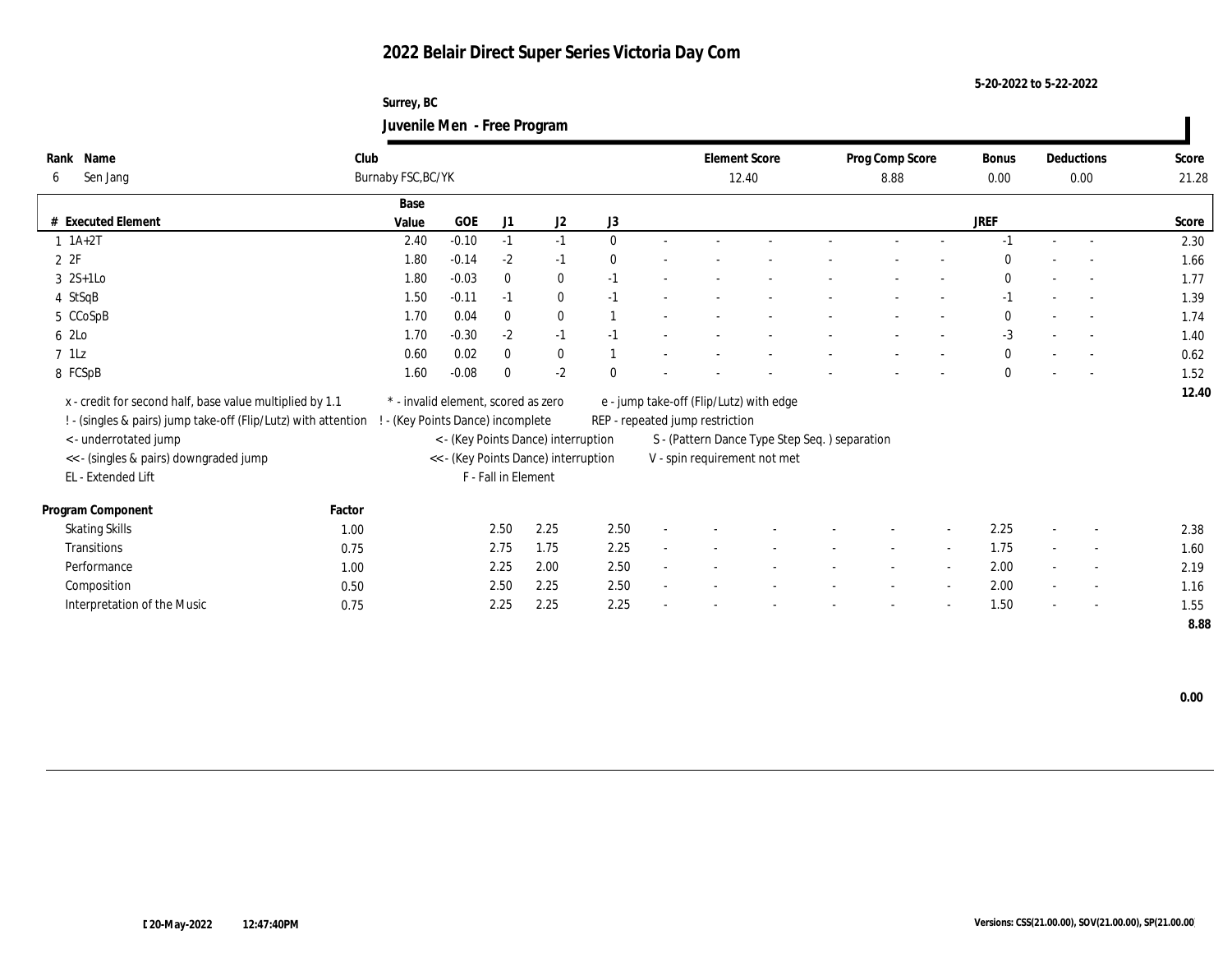**Surrey, BC Juvenile Men - Free Program**

| Rank Name                                                      | Club   |                                     |         |                     |                                      |              |        | <b>Element Score</b>                    |                                               | Prog Comp Score |        | <b>Bonus</b> |                          | Deductions               | Score |
|----------------------------------------------------------------|--------|-------------------------------------|---------|---------------------|--------------------------------------|--------------|--------|-----------------------------------------|-----------------------------------------------|-----------------|--------|--------------|--------------------------|--------------------------|-------|
| June Lim                                                       |        | RCVFSC, BC/YK                       |         |                     |                                      |              |        |                                         | 9.50                                          | 10.18           |        | 0.00         |                          | 0.20                     | 19.48 |
|                                                                |        | Base                                |         |                     |                                      |              |        |                                         |                                               |                 |        |              |                          |                          |       |
| # Executed Element                                             |        | Value                               | GOE     | J1                  | J2                                   | J3           |        |                                         |                                               |                 |        | JREF         |                          |                          | Score |
| $1$ 1A+2Lo <<                                                  |        | 1.60                                | $-0.30$ | $-3$                | $-1$                                 | $-4$         |        |                                         |                                               |                 |        | $-3$         |                          |                          | 1.30  |
| 2 FCSpB                                                        |        | 1.60                                | 0.00    |                     | $-1$                                 | $\mathbf{0}$ |        |                                         |                                               |                 |        | 0            |                          |                          | 1.60  |
| $3$ 1Lz                                                        |        | 0.60                                | 0.03    |                     | $\bf{0}$                             |              |        |                                         |                                               |                 |        | $\bf{0}$     |                          |                          | 0.63  |
| 4 StSqB                                                        |        | 1.50                                | 0.15    | $\boldsymbol{2}$    | $\mathbf{1}$                         |              |        |                                         |                                               |                 |        | $\bf{0}$     |                          |                          | 1.65  |
| $5 \quad 2S < +1T$                                             |        | 1.44                                | $-0.29$ | $-3$                | $-2$                                 | $-3$         |        |                                         |                                               |                 |        | $-3$         | $\sim$                   |                          | 1.15  |
| 6 CCoSpB                                                       |        | 1.70                                | 0.09    |                     | $-1$                                 |              |        |                                         |                                               |                 |        |              |                          |                          | 1.79  |
| 72F <                                                          |        | 0.50                                | $-0.25$ | $-5$                | $-5$                                 | $-5$         |        |                                         |                                               |                 |        | $-5$         |                          |                          | 0.25  |
| 8 1A                                                           |        | 1.10                                | 0.03    |                     | $\bf{0}$                             | $\mathbf{0}$ |        |                                         |                                               |                 |        | $\mathbf{0}$ |                          |                          | 1.13  |
| x - credit for second half, base value multiplied by 1.1       |        | * - invalid element, scored as zero |         |                     |                                      |              |        | e - jump take-off (Flip/Lutz) with edge |                                               |                 |        |              |                          |                          | 9.50  |
| ! - (singles & pairs) jump take-off (Flip/Lutz) with attention |        | - (Key Points Dance) incomplete     |         |                     |                                      |              |        | REP - repeated jump restriction         |                                               |                 |        |              |                          |                          |       |
| < - underrotated jump                                          |        |                                     |         |                     | < - (Key Points Dance) interruption  |              |        |                                         | S - (Pattern Dance Type Step Seq.) separation |                 |        |              |                          |                          |       |
| << - (singles & pairs) downgraded jump                         |        |                                     |         |                     | << - (Key Points Dance) interruption |              |        |                                         | V - spin requirement not met                  |                 |        |              |                          |                          |       |
| EL - Extended Lift                                             |        |                                     |         | F - Fall in Element |                                      |              |        |                                         |                                               |                 |        |              |                          |                          |       |
|                                                                |        |                                     |         |                     |                                      |              |        |                                         |                                               |                 |        |              |                          |                          |       |
| Program Component                                              | Factor |                                     |         |                     |                                      |              |        |                                         |                                               |                 |        |              |                          |                          |       |
| <b>Skating Skills</b>                                          | 1.00   |                                     |         | 2.75                | 2.25                                 | 2.50         |        |                                         |                                               |                 | $\sim$ | 2.25         | $\sim$                   | $\overline{\phantom{a}}$ | 2.44  |
| Transitions                                                    | 0.75   |                                     |         | 2.75                | 2.00                                 | 2.50         |        |                                         |                                               |                 |        | 2.25         | $\sim$                   | $\overline{\phantom{a}}$ | 1.79  |
| Performance                                                    | 1.00   |                                     |         | 3.25                | 2.50                                 | 2.25         | $\sim$ |                                         |                                               |                 | $\sim$ | 2.50         | $\sim$                   | $\overline{\phantom{a}}$ | 2.63  |
| Composition                                                    | 0.50   |                                     |         | 3.25                | 2.25                                 | 2.50         |        |                                         |                                               |                 |        | 2.75         | $\sim$                   | $\overline{\phantom{a}}$ | 1.35  |
| Interpretation of the Music                                    | 0.75   |                                     |         | 3.25                | 2.75                                 | 2.25         |        |                                         |                                               |                 |        | 2.25         | $\overline{\phantom{a}}$ |                          | 1.97  |
|                                                                |        |                                     |         |                     |                                      |              |        |                                         |                                               |                 |        |              |                          |                          | 10.18 |
|                                                                |        |                                     |         |                     |                                      |              |        |                                         |                                               |                 |        |              |                          |                          |       |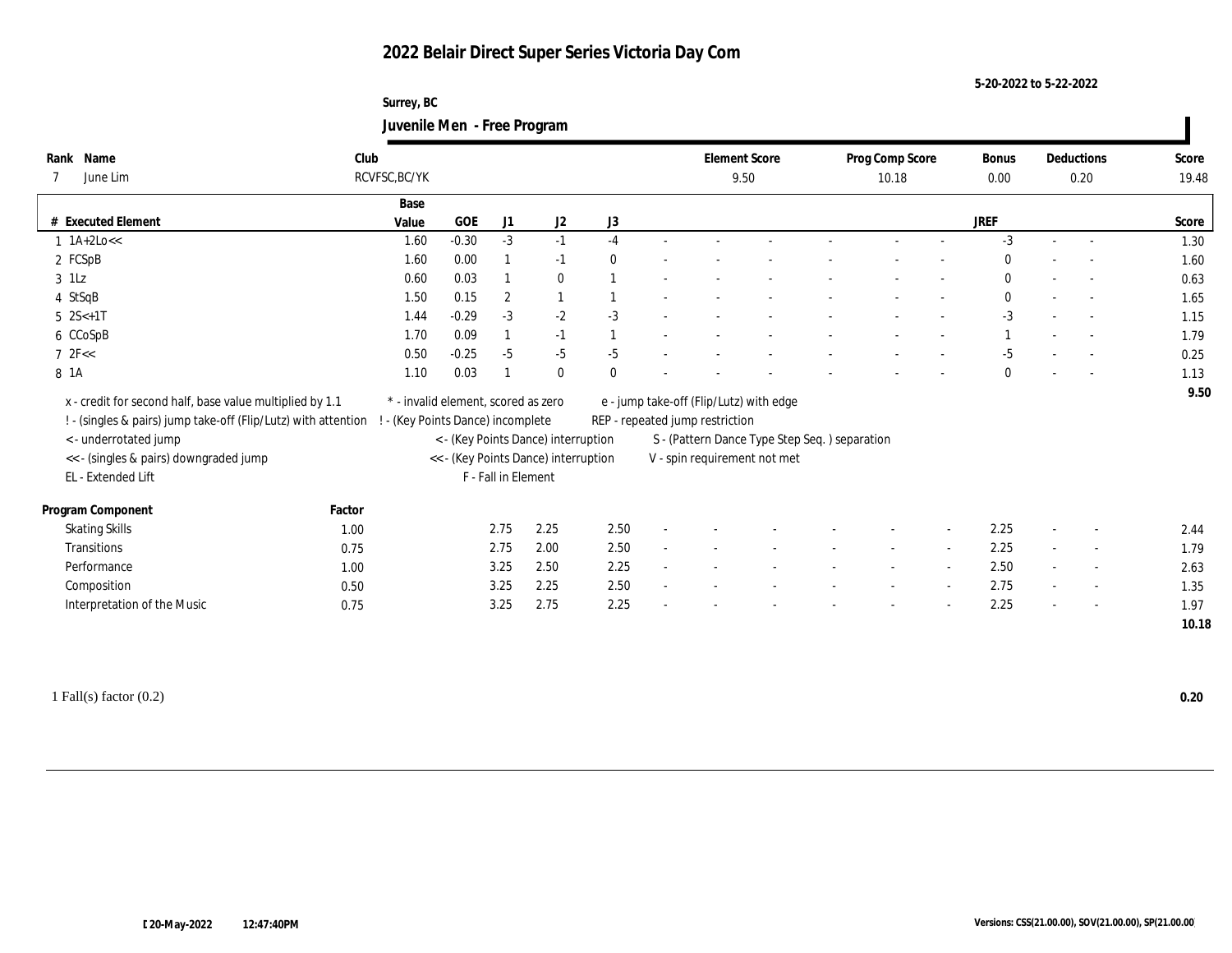**Surrey, BC Juvenile Men - Free Program**

| Rank Name                                                      | Club   |                                     |            |                     |                                      |              |                                 | <b>Element Score</b>                           | Prog Comp Score |        | <b>Bonus</b> |                          | Deductions               | Score |
|----------------------------------------------------------------|--------|-------------------------------------|------------|---------------------|--------------------------------------|--------------|---------------------------------|------------------------------------------------|-----------------|--------|--------------|--------------------------|--------------------------|-------|
| Luca Conforti<br>8                                             |        | Oak Bay FSC, BC/YK                  |            |                     |                                      |              |                                 | 9.44                                           | 9.23            |        | 0.00         |                          | 0.00                     | 18.67 |
|                                                                |        | Base                                |            |                     |                                      |              |                                 |                                                |                 |        |              |                          |                          |       |
| # Executed Element                                             |        | Value                               | <b>GOE</b> | J1                  | J <sub>2</sub>                       | J3           |                                 |                                                |                 |        | <b>JREF</b>  |                          |                          | Score |
| $1 \t1A$                                                       |        | 1.10                                | 0.11       |                     | $\mathbf{2}$                         |              |                                 |                                                |                 |        | $\Omega$     |                          |                          | 1.21  |
| 2 FSSpB                                                        |        | 1.70                                | $-0.04$    | $\mathbf{0}$        | $\bf{0}$                             | $-1$         |                                 |                                                |                 |        | $\mathbf{0}$ | $\overline{\phantom{a}}$ |                          | 1.66  |
| 3 2S                                                           |        | 1.30                                | $-0.20$    | $-2$                | $\bf{0}$                             | $-2$         |                                 |                                                |                 |        | $-2$         |                          | $\sim$                   | 1.10  |
| 4 2Lo                                                          |        | 1.70                                | $-0.64$    | $-4$                | $-4$                                 | $-3$         |                                 |                                                |                 |        | $-4$         |                          | $\sim$                   | 1.06  |
| $5 \t1F+1Lo$                                                   |        | 1.00                                | 0.00       | $\mathbf{0}$        | $\bf{0}$                             | $\bf{0}$     |                                 |                                                |                 |        | $\bf{0}$     |                          |                          | 1.00  |
| 6 StSqB                                                        |        | 1.50                                | $-0.11$    | $-1$                | $-2$                                 | $\mathbf{0}$ |                                 |                                                |                 |        | $\bf{0}$     |                          |                          | 1.39  |
| $7$ 1Lz+1T                                                     |        | 1.00                                | 0.00       | $\mathbf{0}$        | $\bf{0}$                             | $\bf{0}$     |                                 |                                                |                 |        | $\bf{0}$     | $\sim$                   |                          | 1.00  |
| 8 CCoSpB (V)                                                   |        | 1.28                                | $-0.26$    | $-1$                | $-3$                                 | $-2$         |                                 |                                                |                 |        | $-2$         |                          |                          | 1.02  |
| x - credit for second half, base value multiplied by 1.1       |        | * - invalid element, scored as zero |            |                     |                                      |              |                                 | e - jump take-off (Flip/Lutz) with edge        |                 |        |              |                          |                          | 9.44  |
| ! - (singles & pairs) jump take-off (Flip/Lutz) with attention |        | - (Key Points Dance) incomplete     |            |                     |                                      |              | REP - repeated jump restriction |                                                |                 |        |              |                          |                          |       |
| < - underrotated jump                                          |        |                                     |            |                     | < - (Key Points Dance) interruption  |              |                                 | S - (Pattern Dance Type Step Seq. ) separation |                 |        |              |                          |                          |       |
| << - (singles & pairs) downgraded jump                         |        |                                     |            |                     | << - (Key Points Dance) interruption |              |                                 | V - spin requirement not met                   |                 |        |              |                          |                          |       |
| EL - Extended Lift                                             |        |                                     |            | F - Fall in Element |                                      |              |                                 |                                                |                 |        |              |                          |                          |       |
|                                                                |        |                                     |            |                     |                                      |              |                                 |                                                |                 |        |              |                          |                          |       |
| Program Component                                              | Factor |                                     |            |                     |                                      |              |                                 |                                                |                 |        |              |                          |                          |       |
| <b>Skating Skills</b>                                          | 1.00   |                                     |            | 2.75                | 2.50                                 | 2.00         |                                 |                                                |                 |        | 2.25         |                          |                          | 2.38  |
| Transitions                                                    | 0.75   |                                     |            | 3.00                | 1.75                                 | 2.25         |                                 |                                                |                 | $\sim$ | 2.00         |                          | $\overline{\phantom{a}}$ | 1.69  |
| Performance                                                    | 1.00   |                                     |            | 2.75                | 2.50                                 | 2.00         |                                 |                                                |                 |        | 1.75         |                          |                          | 2.25  |
| Composition                                                    | 0.50   |                                     |            | 3.00                | 2.25                                 | 2.25         |                                 |                                                |                 |        | 2.25         |                          | $\sim$                   | 1.22  |
| Interpretation of the Music                                    | 0.75   |                                     |            | 2.50                | 2.25                                 | 2.25         |                                 |                                                |                 |        | 2.00         |                          | $\overline{\phantom{a}}$ | 1.69  |
|                                                                |        |                                     |            |                     |                                      |              |                                 |                                                |                 |        |              |                          |                          | 9.23  |